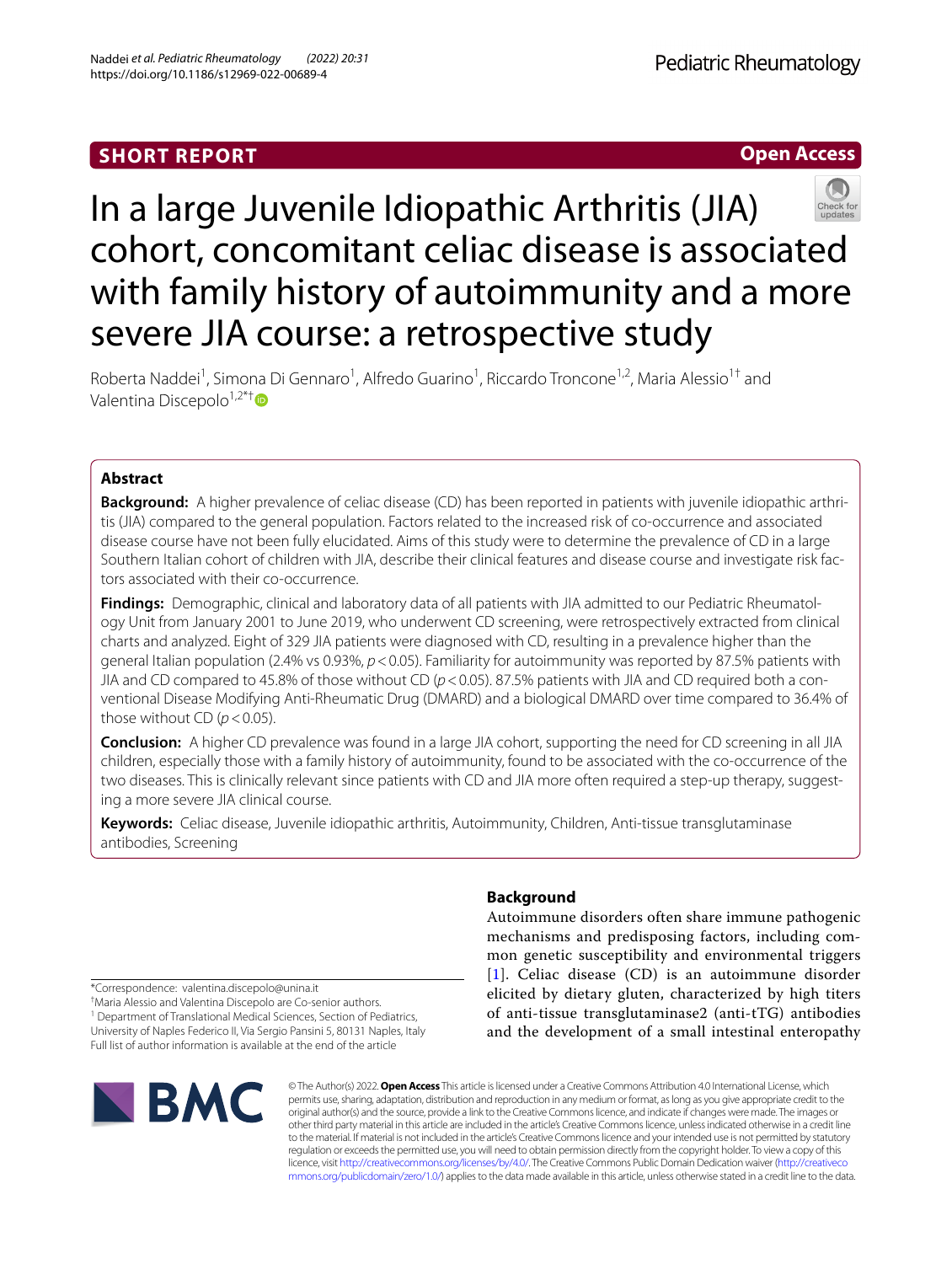Several reports investigated the occurrence of CD in JIA patients, reporting a prevalence ranging from 0.7% in a Finnish cohort [[5](#page-6-3)] to 6.6% in Florence, Italy [[3](#page-6-4)]. Four Italian studies, all conducted in Northern centers, indicate a prevalence of 2.8% or higher [[2](#page-6-1)[–4](#page-6-5), 8. The lack of data on the risk factors associated with CD and JIA overlap prompted us to investigate the cooccurrence of these two diseases in our JIA pediatric cohort looking for potential predisposing factors. This represents the largest study looking at CD prevalence and predisposing factors in JIA patients in Italy, and the frst in the Southern area of the country. Understanding the extent of the co-occurrence and identifying factors associated with an increased susceptibility could be relevant to implement case-fnding strategies in specifc at-risk populations.

#### **Methods**

A single-center retrospective study was conducted by reviewing the medical records of all patients diagnosed with JIA according to the International League of Associations for Rheumatology (ILAR) criteria [[12](#page-6-7)], admitted to the Pediatric Rheumatology Unit of the University of Naples Federico II from January 2001 to June 2019. All 329 patients underwent serological screening for CD, independently from the presence of suggestive symptoms. Patients whose clinical chart could not be retrieved were excluded. The study protocol was approved by the University of Naples Federico II Ethical Committee. For each patient, age at diagnosis, JIA subtype, family history for autoimmune diseases in frst and second-degree relatives, co-occurrence of other autoimmune disorders, medications and laboratory data (Table [1\)](#page-1-0) were extracted from charts and inserted into a secreted database. JIA patients were usually evaluated every three-six months with physical examination including joint assessment and laboratory investigations. Assessment of disease activity was based on the active joint count (swollen or both tender and restricted joints), the presence of morning

<span id="page-1-0"></span>**Table 1** Clinical and demographic features of our cohort of children with JIA

| <b>Total patients with JIA</b>  |                                      | 329              |
|---------------------------------|--------------------------------------|------------------|
| Sex, N (%)                      | F                                    | 246 (74.8)       |
|                                 | M                                    | 83 (25.2)        |
| Median Age, years (IQR)         | At JIA onset                         | $4(2.2 - 7.8)$   |
|                                 | Present                              | $12.5(9.1-16.1)$ |
| Follow-up duration, years (IQR) |                                      | $5.1(2.7-8.9)$   |
| JIA subtypes, N (%)             | Oligoarticular                       | 215(65.3)        |
|                                 | RF negative polyarticular            | 54 (16.4)        |
|                                 | RF positive polyarticular            | 3(0.9)           |
|                                 | Systemic                             | 29 (8.8)         |
|                                 | Psoriatic                            | 8(2.4)           |
|                                 | <b>FRA</b>                           | 5(1.5)           |
|                                 | Undifferentiated                     | 15(4.6)          |
| Family history of               | Yes                                  | 154 (46.8)       |
| Autoimmunity, N (%)             | <b>No</b>                            | 175 (53.2)       |
| Co-occurrence of                | Uveitis                              | 48 (14.6)        |
| autoimmune disorders, N (%)     | Presence of thyroid antibodies       | 23(7)            |
|                                 | Autoimmune thyroiditis               | 20(6.1)          |
|                                 | Celiac disease                       | 8(2.4)           |
|                                 | <b>IBD</b>                           | 4(1.2)           |
|                                 | Type 1 diabetes                      | 1(0.3)           |
| Therapy, $N$ (%) <sup>a</sup>   | NSAID and/or intra-articular CS only | 81 (24.6)        |
|                                 | MTX and/or other cDMARDs             | 240 (72.9)       |
|                                 | <b>bDMARDs</b>                       | 134 (40.7)       |
|                                 |                                      |                  |

*JIA* Juvenile Idiopathic Arthritis, *N* Number, *IQR* Interquartile Range, *ERA* Enthesitis-Related Arthritis, *IBD* Infammatory Bowel Diseases, *IBD* Infammatory Bowel Disease, *NSAID* Nonsteroidal Anti-infammatory Drug, *CS* Corticosteroid, *MTX* Methotrexate, *cDMARDs* conventional Disease-Modifying Anti-Rheumatic Drugs, *bDMARDs* biological Disease-Modifying Anti-Rheumatic Drugs, *RF* rheumatoid factor

<sup>a</sup> Patients were classified according to JIA treatment administered during the overall disease course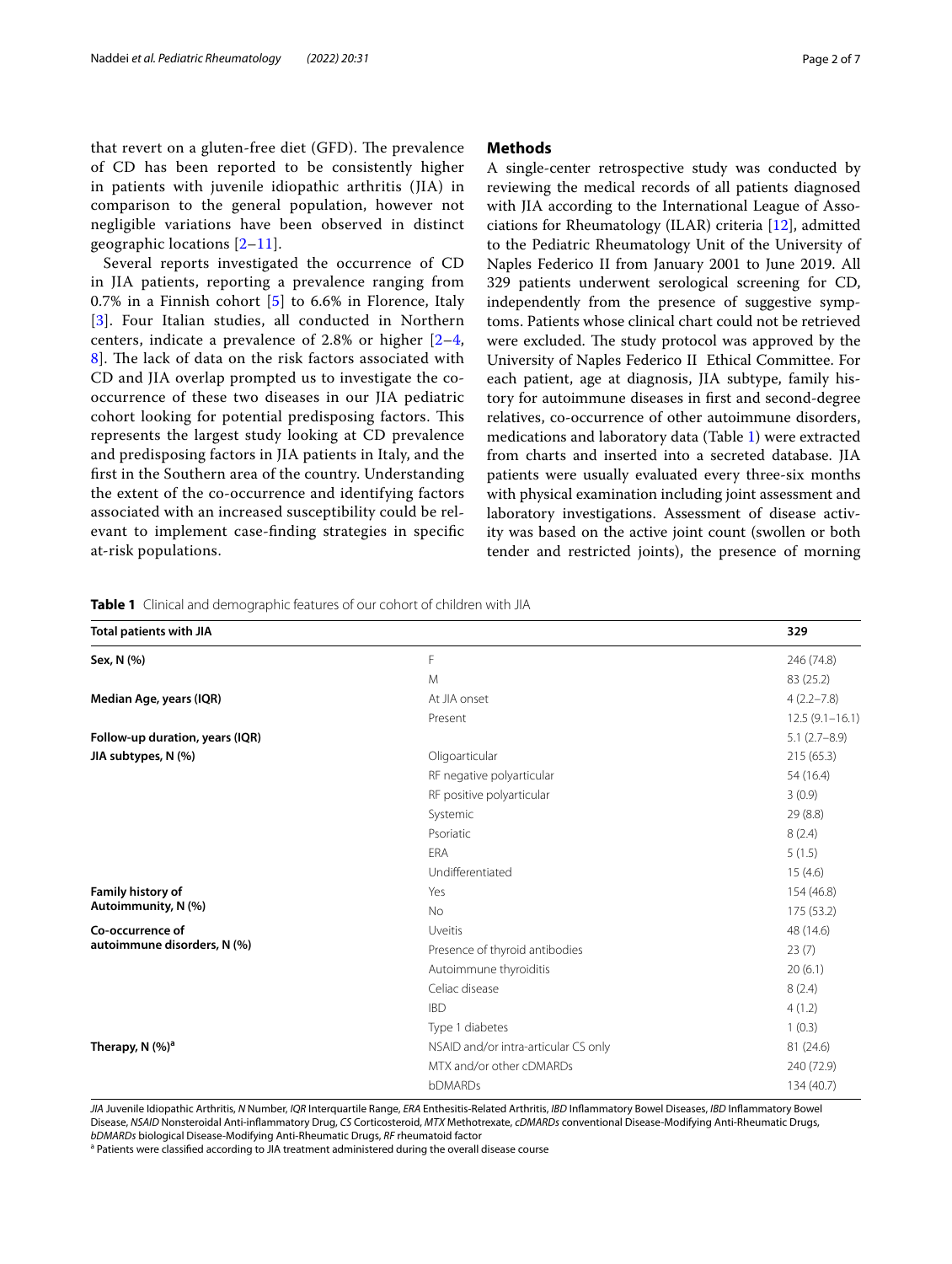stiffness and inflammatory markers values. Therapy was adjusted or changed according to disease activity fuctuations and/or drug adverse events. CD screening was systematically carried out by measuring serum anti-tTG IgA antibodies at the time of JIA diagnosis and thereafter annually. Total IgA levels were assessed at diagnosis to exclude IgA defciency. CD was diagnosed according to the European Society of Pediatric Gastroenterology Hepatology and Nutrition (ESPGHAN) guidelines [\[13](#page-6-8)], combining clinical, serological, histological and genetic criteria. For CD patients, gastrointestinal and extraintestinal symptoms, age at CD diagnosis, anti-tTG and anti-endomysium (EMA) antibodies levels, small intestinal pathology report, including Marsh score and human leukocyte antigen (HLA)-DQ2/DQ8 typing were also collected (Table [2\)](#page-2-0).

Continuous variables were presented as median (interquartile range [IQR]) while categorical variables as percentage. The one-sample proportion test was used to compare CD prevalence in our cohort to the general population. Diferences between JIA patients with or without CD were analyzed by Fisher's exact test for categorical variables and Mann–Whitney U test for continuous ones. All statistical tests were two-sided and considered statistically signifcant with a *p*-value below 0.05. Data were analyzed using IMB SPSS Macintosh, Version 25.0 (Armonk, NY: IBM Corp).

#### **Results**

Three hundred twenty-nine patients with JIA with a current median age 12.5 years (IQR 9.1–16.1) were included in our retrospective analysis: 246 females (74.8%) and 83

<span id="page-2-0"></span>**Table 2** Clinical and laboratory features of patients with CD and JIA

|                                                        | Patient 1     | Patient 2        | Patient 3                                   | Patient 4        | Patient 5                       | Patient 6        | Patient 7     | Patient 8                |
|--------------------------------------------------------|---------------|------------------|---------------------------------------------|------------------|---------------------------------|------------------|---------------|--------------------------|
| Sex                                                    | F             | F                | M                                           | M                | F                               | F                | F             | F                        |
| Current age<br>(years)                                 | 16.5          | 16.6             | 13.8                                        | 8.4              | 14.1                            | 21.6             | 13.5          | 12.1                     |
| JIA subtype                                            | Polyarticular | Undifferentiated | Systemic                                    | Oligoarticular   | Oligoarticular                  | Undifferentiated | Polyarticular | Undifferentiated         |
| Age of JIA onset<br>(years)                            | 4.3           | 4.1              | 5                                           | 6.5              | 4.5                             | 3.4              | 13            | 3                        |
| ANA(±)                                                 | $\sim$        | $+$              | $+$                                         | $\sim$           | $+$                             | L,               | ä,            | $\overline{\phantom{a}}$ |
| Follow-up dura-<br>tion (years)                        | 12.2          | 12.5             | 8.8                                         | 1.9              | 9.6                             | 15.2             | 0.5           | 9.1                      |
| Age at CD diagno- 5<br>sis (years)                     |               | 14.6             | 10.9                                        | 6.10             | 5.2                             | 3.6              | 9.7           | 3.9                      |
| Anti-tTG (fold<br>increase over ULN)                   | 125           | 10               | 2.3                                         | 11               | 7.5                             | 1.8              | 7.6           | $\overline{3}$           |
| $EMA (\pm)$                                            | $^{+}$        | $+$              | i.                                          | $^{+}$           | $^{+}$                          |                  | $^{+}$        | $^{+}$                   |
| Small intestinal<br>biopsy                             | $^{+}$        | n.d.             | $\boldsymbol{+}$                            | $^{+}$           | $^{+}$                          | $+$              | n.d.          | $+$                      |
| Marsh classifica-<br>tion                              | T3b\c         | n.d.             | T <sub>3</sub> c                            | T <sub>3</sub> c | T <sub>3</sub> c                | T <sub>3</sub> b | n.d.          | T <sub>0</sub>           |
| HLA-DQ2\-DQ8                                           | n.d.          | DQ2.5            | DQ2 and DQ8                                 | n.d.             | n.d.                            | n.d.             | n.d.          | DQ <sub>2</sub>          |
| Gastrointestinal<br>symptoms                           | <b>No</b>     | No               | Yes                                         | No               | No                              | No               | Yes           | Yes                      |
| Extra-intestinal<br>symptoms of CD                     | No            | No               | Yes                                         | No               | No                              | No               | Yes           | No                       |
| JIA therapy at CD<br>diagnosis                         | <b>NSAID</b>  | <b>ADA</b>       | PDN<br>INDO; CsA;<br>TCZ                    | <b>NSAID</b>     | <b>MTX</b>                      | <b>MTX</b>       | <b>NA</b>     | $NA^a$                   |
| Relapse upon GFD                                       | Yes           | Yes              | No                                          | Yes              | Yes                             | Yes              | <b>NA</b>     | Yes                      |
| Positive family<br>history<br>of autoimmune<br>disease | No            | Yes              | Yes                                         | Yes              | Yes                             | Yes              | Yes           | Yes                      |
| Family history<br>of autoimmune<br>disease specifics   | <b>NA</b>     | Psoriasis        | Rheumatoid<br>arthritis, type 1<br>diabetes | Thyroiditis      | Thyroiditis, vitiligo Psoriasis |                  | Psoriasis, CD | Psoriasis                |
| Co-occurrence of<br>other autoim-<br>mune disorders    | No            | Uveitis          | No                                          | No               | No                              | No               | No            | Uveitis                  |

*NA* Not Applicable, *nd* not done, *CD* Celiac Disease, *JIA* Juvenile Idiopathic Arthritis, *ANA* Antinuclear Antibody, *Anti-tTG* Anti-transglutaminase antibodies IgA, *ULN* Upper Limit of Normal, *EMA* anti-Endomysial Antibodies, *HLA* Human Leukocyte Antigen, *GFD* Gluten Dree Diet, *NSAID* Non-Steroidal Anti-infammatory Drugs, *ADA* Adalimumab, *PDN* Prednisone, *INDO* Indomethacin, *CsA* Cyclosporin, *TCZ* Tocilizumab, *MTX* Methotrexate,

<sup>a</sup> Patient 8 was off-therapy at CD diagnosis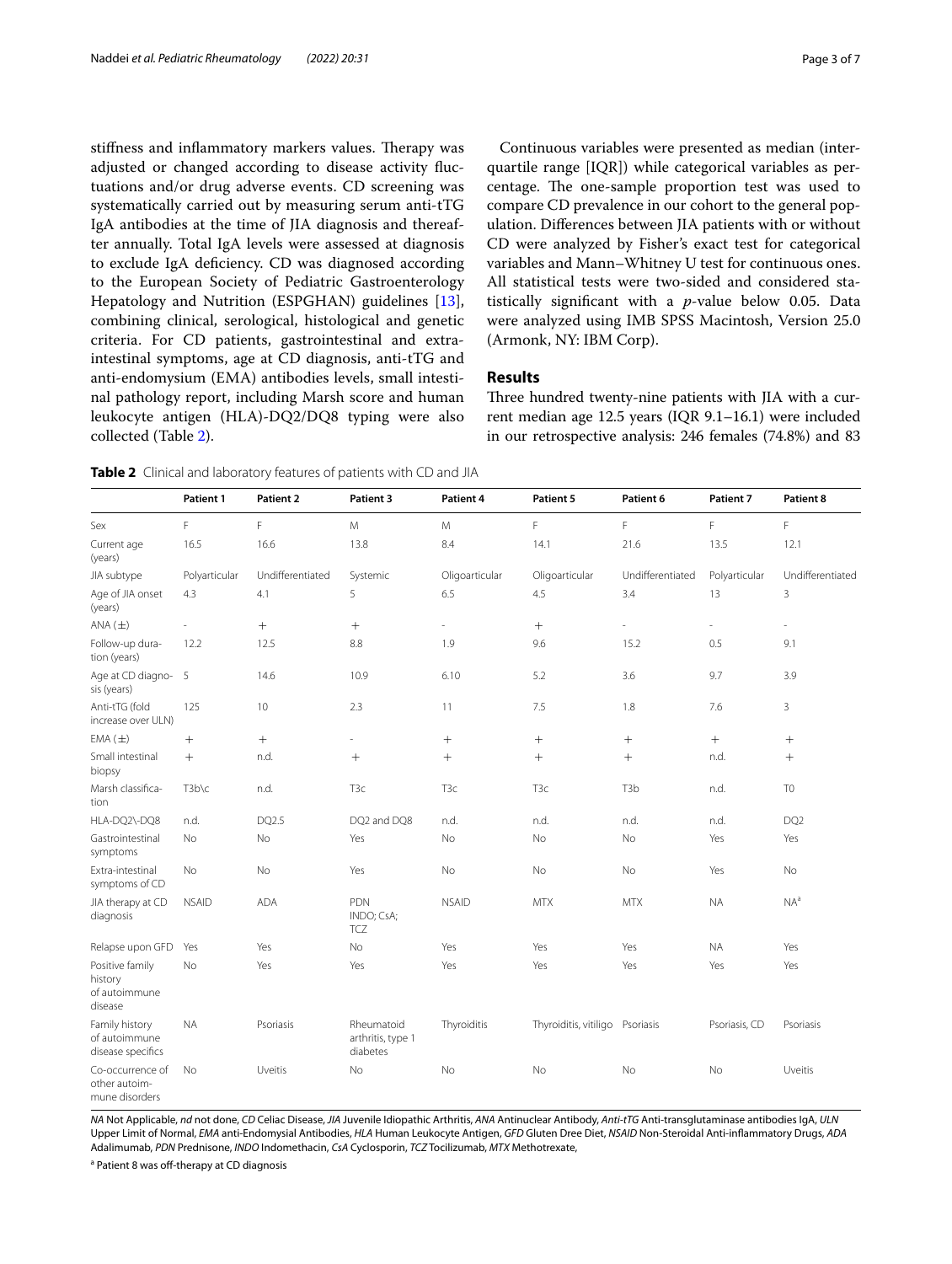males (25.2%). Of those, 225 (68.4%) presented with an oligoarticular, 62 (18.9%) polyarticular, 30 (9.1%) systemic, 7 (2.1%) psoriatic subtype and 5 (1.5%) enthesitis-related arthritis as indicated in Table [1.](#page-1-0) Median age at JIA onset was 4 years (IQR: 2.2–7.8). 154 patients (46.8%) had a positive family history of autoimmunity, including rheumatological (rheumatoid arthritis, spondyloarthropathy, systemic lupus erythematosus, scleroderma) and nonrheumatological diseases (CD, type 1 diabetes, psoriasis, autoimmune thyroiditis, vitiligo and infammatory bowel diseases).

Eight patients (2.4%) displayed positive CD-specifc autoimmune markers (positive anti-tTG antibodies) falling into the CD spectrum. Of those, seven were diagnosed with full blown and one with Potential CD (Table [2](#page-2-0)). Of those, fve fulflled the ESPGHAN guidelines [\[13](#page-6-8)], while patient 2 and 7 were diagnosed based on positive CD-specifc serology: anti-tTG IgA respectively 10 and 7 times above the upper limit of normal (ULN) and positive EMA, in the absence of histological assessment, since the families refused the upper gastro-intestinal endoscopy. Patient 8 was diagnosed with Potential CD based on positive serology (both anti-tTG and EMA) and normal intestinal architecture, however a GFD was prescribed for the presence of gastrointestinal symptoms. Gastrointestinal symptoms of patient 8, as well as those of patient 3 and 7, resolved upon GFD along with normalization of serology, further supporting their gluten-dependency. The diagnosis of patient 2 and 8 were further supported by the presence of the HLA-DQ2 haplotype.

None of CD patients presented also with type 1 diabetes nor with autoimmune thyroid disease.

The prevalence of CD in our JIA cohort (2.4%) was higher than that reported in Italy over the same period of time [\[14](#page-6-9)], ranging from 0.69 to 1.25% (ave. 0.93%,  $p < 0.05$ ). Importantly, the result didn't change when considering all CD patients (8/329, 2.4%) or only full-blown CD (7/329, 2.1%, *p*<0.05).

There was no association between CD and age at JIA onset. Notably, 7 out of 8 patients (87.5%) with CD and JIA had at least one frst or second-degree relative with an autoimmune disorder compared to 45.8% of those with JIA without CD  $(p<0.05$ , Table [3\)](#page-3-0), suggesting that a positive family history of autoimmunity can be a risk factor for concomitant CD. Since 3/8 patients afected by CD had a frst-degree relative with psoriasis, undiferentiated arthritis resulted more common in children with CD compared to the others  $(37.5\% \text{ vs } 3.7\%, p=0.004,$ Table [3](#page-3-0)), while the oligoarticular subtype was more frequent in JIA patients without CD (66.4% vs 25%,  $p = 0.02$ , Table [3](#page-3-0)). Interestingly, we observed a higher prevalence of uveitis in patients with JIA and CD compared to those without CD, although not statistically signifcant (25% vs 14.3%,  $p=0.33$ ), probably due to the low number of patients with the three conditions (Table [3](#page-3-0)).

In one patient CD diagnosis preceded JIA onset, despite the ongoing strict GFD. The other seven patients

|                                         | JIA patients without CD | JIA patients with CD | P-value§      |
|-----------------------------------------|-------------------------|----------------------|---------------|
|                                         | $N = 321$               | $N=8$                |               |
| Sex (female), n (%)                     | 240 (74.8)              | 6(75)                | 0.45          |
| Age at JIA diagnosis, yrs, median (IQR) | $4(2.2 - 7.9)$          | $4.4(3.6-6.1)$       | $0.32\dagger$ |
| JIA Subtype, n (%)                      |                         |                      |               |
| Oligoarticular                          | 213 (66.4)              | 2(25)                | $0.02*$       |
| Polyarticular                           | 55 (17.1)               | 2(25)                | 0.63          |
| Systemic                                | 28(8.7)                 | 1(12.5)              | 0.53          |
| Undifferentiated                        | 12(3.7)                 | 3(37.5)              | $0.004*$      |
| Follow-up duration, yrs, median (IQR)   | $5(2.7-8.8)$            | $9.4(3.6 - 12.4)$    | $0.13\dagger$ |
| Uveitis, n (%)                          | 46 (14.3)               | 2(25)                | 0.33          |
| Family history of autoimmunity, n (%)   | 147 (45.8)              | 7(87.5)              | $0.03*$       |
| ANA positivity, n (%)                   | 125 (38.9)              | 3(37.5)              |               |
| DMARD therapy, n (%)                    |                         |                      |               |
| <b>cDMARDs</b>                          | 233 (72.6)              | 7(87.5)              | 0.7           |
| <b>bDMARDs</b>                          | 127 (39.6)              | 7(87.5)              | $0.009*$      |
| cDMARDs + bDMARDs                       | 117(36.4)               | 7(87.5)              | $0.005*$      |
|                                         |                         |                      |               |

<span id="page-3-0"></span>**Table 3** Comparison of clinical features between JIA patients with and without CD

*JIA* Juvenile Idiopathic Arthritis, *CD* Celiac Disease, *IQR* Interquartile Range, *yrs* years, *ANA* Antinuclear Antibody, *DMARD* Disease-modifying Anti-rheumatic Drug, *cDMARDs* conventional Disease-modifying Anti-rheumatic Drugs, *bDMARDs* biological Disease-modifying Anti-rheumatic Drugs

 $^\mathsf{\$}$  By Fisher's exact test unless otherwise specified. ‡ By Mann–Whitney U test. \*Statistically significant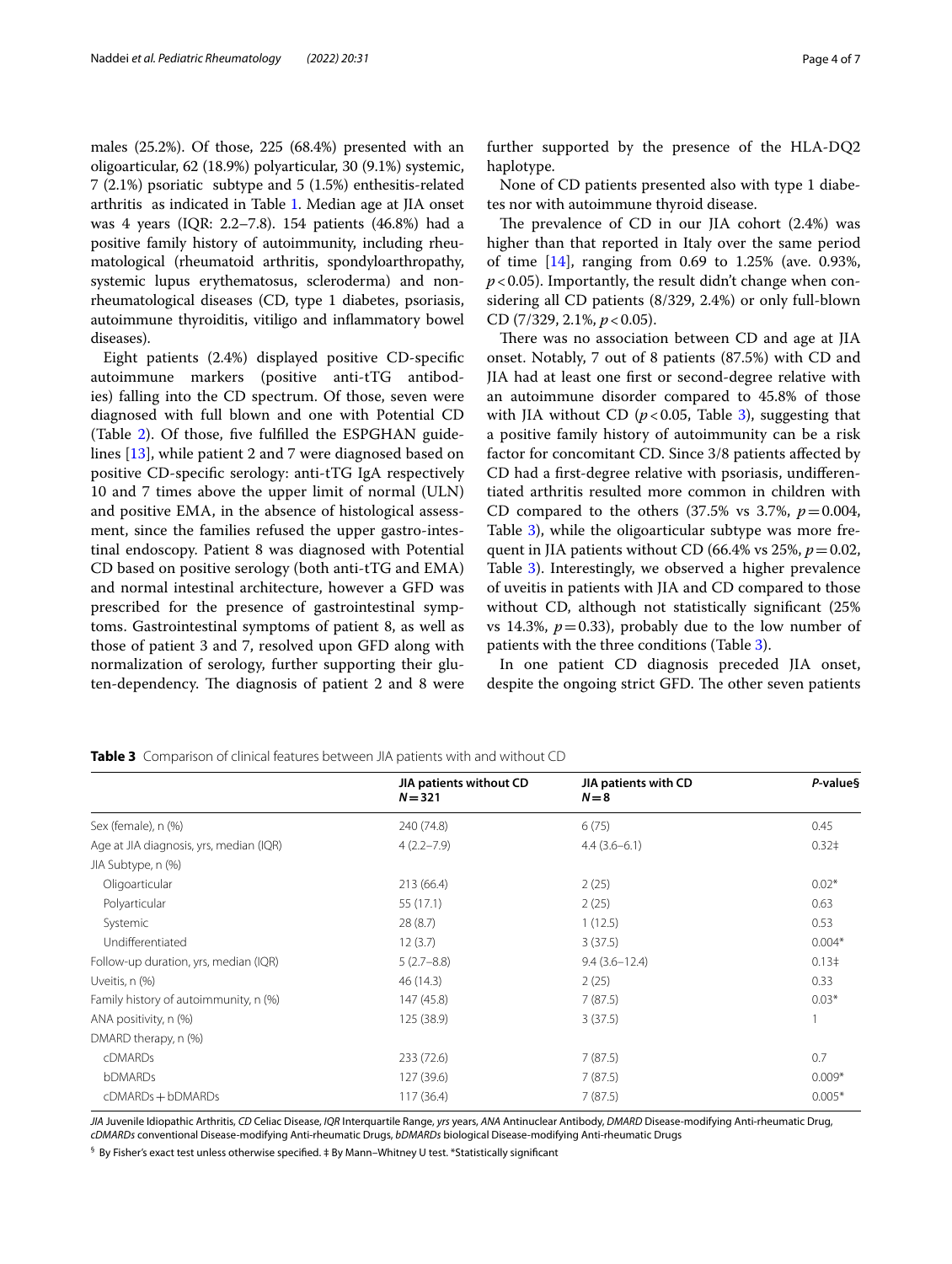developed JIA frst and then CD, after a median time of 8.4 months (6.6–40.8). Most of those (5/7, 72%) were asymptomatic and CD was diagnosed following the routine serological screening that all JIA patients undergo in our clinic.

Out of 329 JIA patients, 24.6% were treated with intra-articular corticosteroids or nonsteroidal antiinfammatory (NSAID), while the remaining 75.4% with disease-modifying anti-rheumatic drugs (DMARDs) (Table [1\)](#page-1-0). Concerning the pharmacological treatment for JIA up to CD diagnosis there was no diference when comparing patients with or without CD (Table [S1](#page-5-0)). As expected, in the majority of patients (6/9, 66.7%), CD developed regardless the ongoing therapies for JIA, including NSAID drugs, conventional or biological disease-modifying anti-rheumatic drugs (cDMARDs, bDMARDs). None of the patients with CD and JIA was able to discontinue the ongoing therapy after starting the GFD. In addition, despite the GFD, JIA relapsed in six patients and fve of them required to start a new DMARD, suggesting that GFD did not ameliorate the disease course. Notably, 7/8 patients with CD and JIA required both a cDMARD and a bDMARD during follow-up compared to 117/321 of those without CD (87.5% vs [3](#page-3-0)6.4%,  $p = 0.005$ , Table 3), suggesting a more severe JIA course in subjects with both conditions.

#### **Discussion**

The present study supports and extends previous findings from smaller cohorts documenting the higher prevalence of CD in children and adolescents with JIA. Moreover, it indicates that CD and JIA co-occurrence is more frequent in patients with a positive family history of autoimmune diseases and often associated with a more severe JIA course.

Together with the one described by Pohjankoski and colleagues including 417 Finnish patients [[5\]](#page-6-3), our cohort is the largest so far investigated for JIA and CD co-occurrence. In contrast to their study, reporting a 0,7% CD prevalence among JIA patients, but in line with other reports  $[2-4, 8, 9]$  $[2-4, 8, 9]$  $[2-4, 8, 9]$  $[2-4, 8, 9]$  $[2-4, 8, 9]$  $[2-4, 8, 9]$  $[2-4, 8, 9]$  $[2-4, 8, 9]$ , we found a prevalence of 2,4%, more than twice higher than that of CD in the general population in Italy [[14\]](#page-6-9), as well as in Europe [[15](#page-6-11)]. Similarly, Oman and colleagues found a CD prevalence of 2,8% among 216 Swedish JIA patients [[10\]](#page-6-12). In contrast to what observed in northern European countries [\[5](#page-6-3), [10](#page-6-12)], a small Brazilian study found 4 in 45 (8,8%) JIA patients to have positive CD-specifc serology, however no biopsy was performed  $[16]$  $[16]$ . In contrast, no CD case was found in two small JIA cohorts from the Middle East [\[7,](#page-6-14) [11](#page-6-2)].

Despite some limitations, with our 329 JIA patients, we describe here the second largest pediatric JIA cohort ever investigated for CD prevalence and the largest in Italy. In line with our fndings, referring to a Southern Italian population, previous studies conducted in Northern Italy consistently reported an increased rate of CD among JIA patients. In particular, Lepore [\[2](#page-6-1)] found that 4/119 (3,3%) JIA patients had positive CD serology, of whom three presented also with small intestinal villous atrophy (1,6%), while Alpigiani reported a 2,8% prevalence among 108 JIA children [\[4](#page-6-5)]. A higher CD prevalence was reported by Stagi and colleagues (6,6%), albeit their screening included also IgA anti-gliadin antibodies [\[3](#page-6-4)], currently considered not specific for CD. The reported diferences might be explained by geographical factors, inclusion criteria and screening tests performed.

In line with previous data  $[9, 10]$  $[9, 10]$  $[9, 10]$  $[9, 10]$ , at the time of CD diagnosis, most patients were asymptomatic, thus underlining the importance of systematic screening for CD among JIA patients even in the absence of suggestive symptoms.

In our cohort, all but one patient developed JIA before the onset of CD, that occurred most often during the first year after JIA onset. The close relationship in time between the two diagnosis may result from a combination of diferent factors including common genetic predisposition, an ongoing infammatory response related to the frst autoimmune disease (often requiring months to decline) and possibly common environmental triggers such as infections or dietary factors [\[17](#page-6-15)]. Some of those factors may also explain the strong familial aggregation.

When looking for factors associated with the co-occurrence of CD and JIA in our cohort, we found that a family history of autoimmunity was positively associated with their overlap. This was not related to one specific autoimmune condition, suggesting that predisposing factors shared across autoimmune disorders may contribute to both CD and JIA [\[1](#page-6-0)]. Our fnding prompts to systematically screen JIA children, in particular those who have at least one frst or second degree relative with an autoimmune disorder, and especially during the frst year of JIA course.

Notably, we also observe an increased prevalence of autoimmune thyroid disease and type 1 diabetes in our JIA cohort compared to the general population, further supporting a role of shared genetic predisposing factors and environmental triggers across distinct autoimmune conditions.

Since only about 30% of JIA patients carry the HLA-DQ2 and DQ8 haplotypes, required for CD development [[13\]](#page-6-8), some authors suggested to perform HLA typing as a frst-line screening in all JIA patients to identify those susceptible for CD prior to serological testing [\[9](#page-6-10)]. Whether this strategy may be more efficient than firstline serologic screening is debated [\[18](#page-6-16)].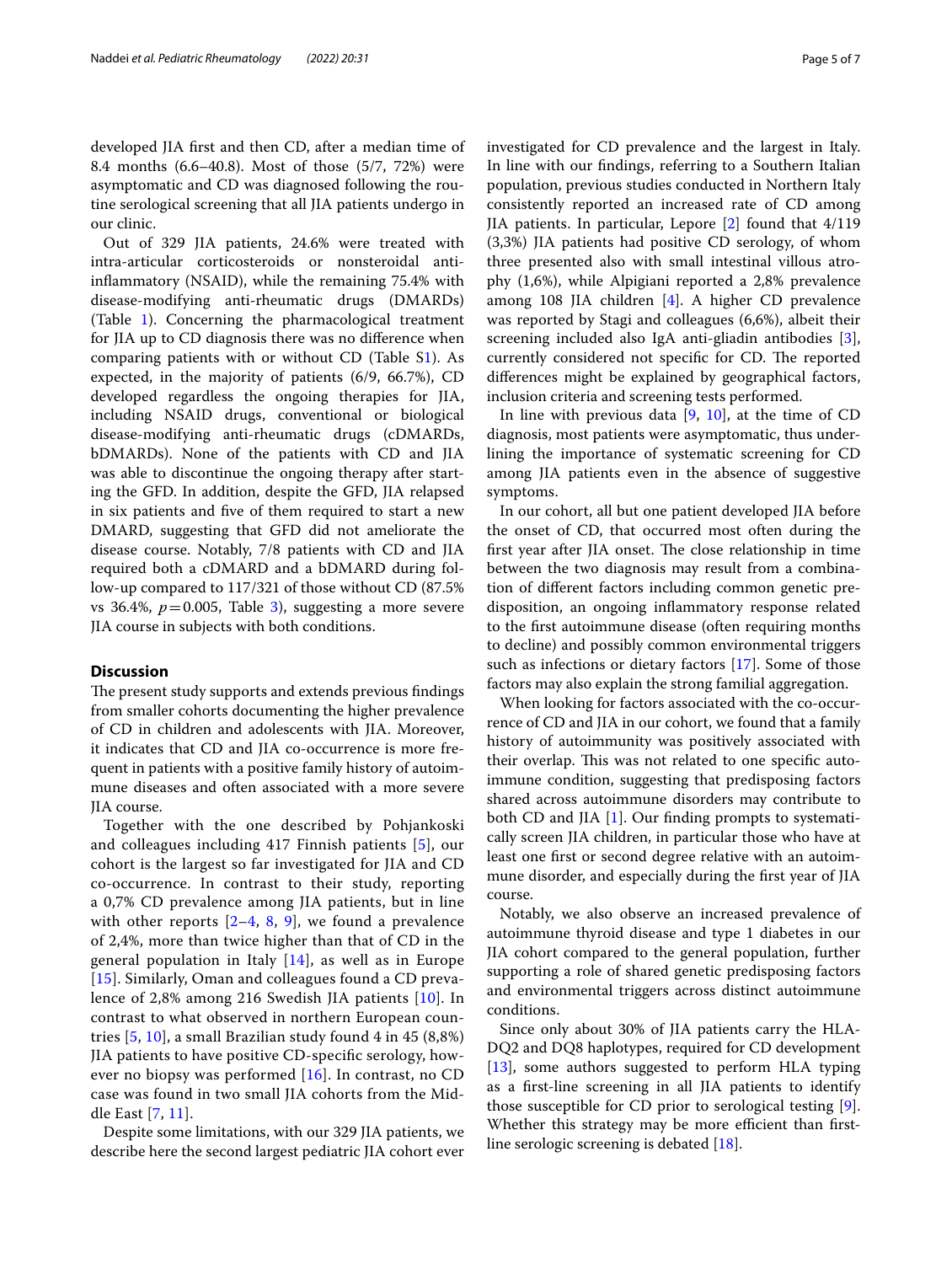Non-HLA genetic loci harboring genes related to the immune response have been associated to both JIA and CD susceptibility, including the 4q27 locus, harboring both the interleukin(*IL)2* and *IL21* genes [\[19,](#page-6-17) [20](#page-6-18)], two key cytokines involved in T cell function and autoimmunity [[21,](#page-6-19) [22](#page-6-20)]. Variants of the Protein Tyrosine Phosphatase Non-Receptor Type 2 (*PTPN2)* gene, key regulator in immune cell signaling, have been associated with both diseases [[23\]](#page-6-21). Finally, C–C Motif Chemokine Receptor 3 (*CCR3)* region (3p21), already linked to familiarity of autoimmunity among children with type I diabetes [[24\]](#page-6-22), has been recently associated with CD and JIA [\[19](#page-6-17), [25\]](#page-6-23). Whether those or other gene variants are present in our patients with JIA and CD and their families is under investigation.

Untreated CD could lead to long-term increased morbidity and mortality, however, whether GFD can reduce the risk of developing other autoimmune diseases is debated [\[26](#page-6-24)]. In addition to JIA, joint involvement has been described in 5–10% CD patients, including subclinical synovitis or non-erosive arthritis in children, and arthralgia in adolescents  $[27]$  $[27]$  $[27]$ . The pathogenesis of these rheumatological manifestations in CD and their response to the GFD remains elusive. However, a lower prevalence of joint effusion  $[28]$  $[28]$  $[28]$  and symptoms  $[2, 4]$  $[2, 4]$  $[2, 4]$  $[2, 4]$  $[2, 4]$ has been reported in treated compared to untreated CD patients. Whether GFD downregulates pro-infammatory responses leading to autoimmunity needs to be demonstrated. In contrast with this hypothesis, GFD did not improve the clinical course of our JIA patients, regardless of dietary compliance. On the contrary, to achieve clinical remission, our patients with JIA and CD required a step-up therapy with a bDMARDs more frequently than JIA patients without CD, suggesting that concomitant CD was associated with a more severe JIA course, independently of the activity of the intestinal disease. The reasons behind this observation require further exploration, we might only postulate that the ongoing infammation caused by two concomitant autoimmune diseases, along with genetic predisposing factors that may render the joint infammation more aggressive, might concur. Notably, immunomodulatory treatments for JIA had no role in preventing CD onset in our population, in fact JIA patients treated with either cDMARD or bDMARDs developed CD down the line.

#### **Limitations**

Despite the large JIA cohort, the sample size of patients with both JIA and CD is small, thus limiting some analysis of their main characteristics. Some analysis might be also limited by the retrospective nature of the study. We do not report the disease activity for all patients, yet we indicate the general criteria used in our center. Lastly, we acknowledge that patients with JIA and CD have a longer follow-up than those with JIA alone, however, since most of CD diagnosis occurred within the frst year after JIA onset, this should not represents a bias.

#### **Conclusions**

In conclusion, we present the second largest pediatric cohort of patients with JIA investigated for co-occurrence with other autoimmune diseases, the largest in Italy, reporting a 2.58-fold increased prevalence of CD compared to the general population and showing that a family history of autoimmunity increases the risk of cooccurrence. These results underline the importance of CD screening in pediatric JIA patients. This is particularly relevant, since the clinical course of JIA appears to be more aggressive in patients with concomitant CD, who often require a step-up therapy. Whether those patients would beneft from an early introduction of a biologic drug needs to be explored. Future studies will test whether a frst-line genetic testing followed by CDspecifc serological screening would be more efective than a frst-line serological screening.

#### **Abbreviations**

ANA: Antinuclear antibody; Anti-tTG: Anti-tissue transglutaminase2; CCR3: C–C motif chemokine Receptor 3; DMARD: Disease-Modifying Anti-Rheumatic drug; bDMARDs: Biological Disease-Modifying Anti-Rheumatic Drugs; cDMARDs: Conventional Disease-Modifying Anti-Rheumatic drugs; EMA: Antiendomysium antibodies; ERA: Enthesitis-Related Arthritis; ESPGHAN: European Society of Pediatric Gastroenterology Hepatology and Nutrition; GFD: Gluten free diet; HLA: Human leukocyte antigen; IBD: Infammatory Bowel Diseases; IL: Interleukin; ILAR: International League of Associations for Rheumatology; IQR: Interquartile range; JIA: Juvenile idiopathic arthritis; NSAID: Nonsteroidal anti-infammatory drugs; PTPN2: Protein Tyrosine Phosphatase Non-Receptor Type 2.

#### **Supplementary Information**

The online version contains supplementary material available at [https://doi.](https://doi.org/10.1186/s12969-022-00689-4) [org/10.1186/s12969-022-00689-4](https://doi.org/10.1186/s12969-022-00689-4).

<span id="page-5-0"></span>**Additional fle 1: Table S1.** Pharmacological treatment for JIA in patients with and without CD.

#### **Acknowledgements**

We would like to thank all patients, their families and the health-care personnel involved in daily patients' care.

#### **Authors' contributions**

RN contributed to the data collection, performed the statistical analysis, drafted the manuscript and contributed to important intellectual content. SDG collected patients' information in the database and contributed to the data analysis. AG provided intellectual insights. RT provided intellectual insights and helped with the manuscript draft. MA contributed to the study design, supervised the clinical work and provided the whole cohort of patients, supervised the work of RN and SDG. VD envisioned the study and defned its design, drafted the manuscript and provided important intellectual insights. The authors read and approved the fnal manuscript.